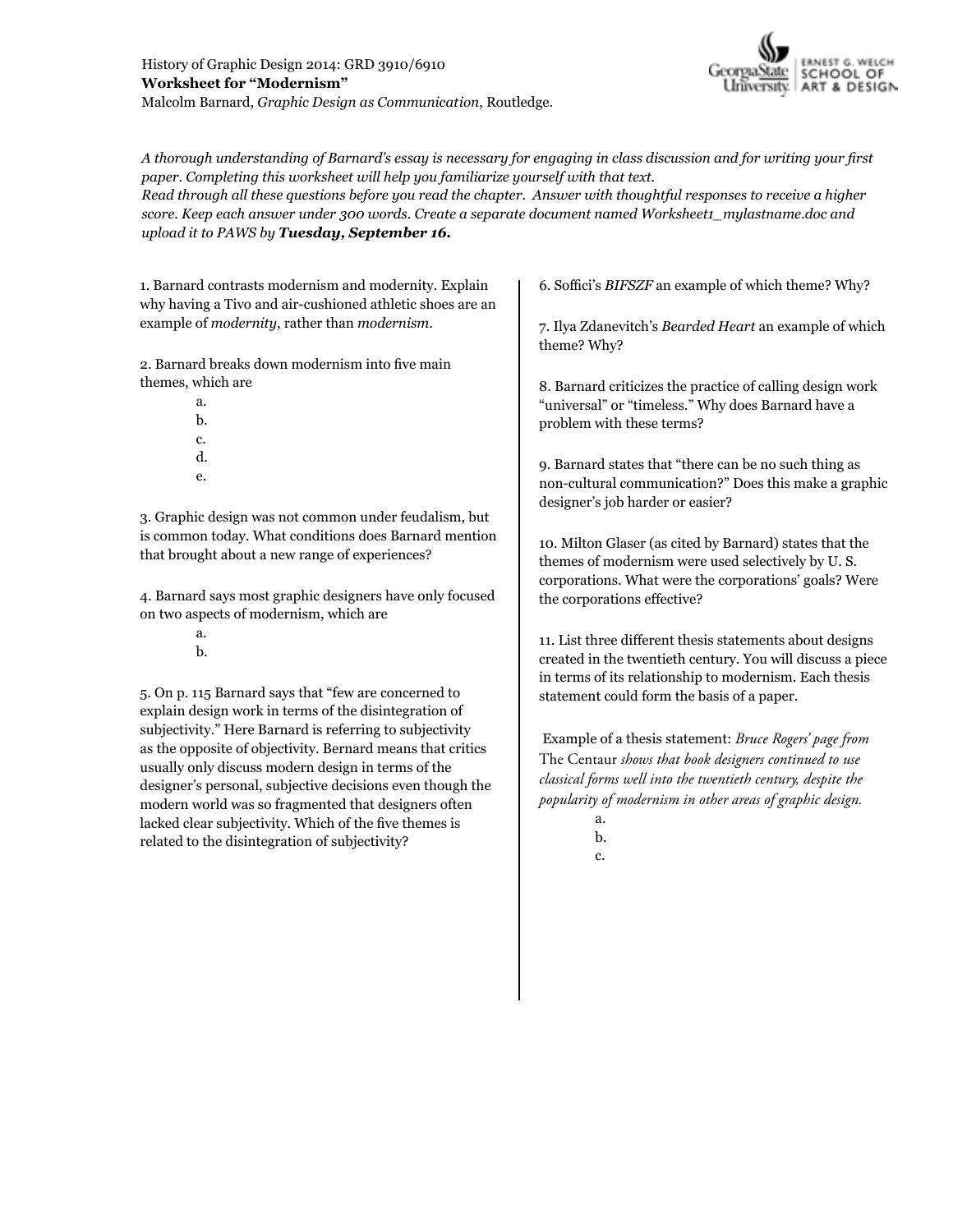#### **Project #1: Modernism in Graphic Design**

Read Chapter 6 "Modernism" from *Graphic Design as Communication* by Malcolm Barnard and complete the worksheet and upload as directed. You paper is due on PAWS by **Thursday 9/25/14.**

Your paper's title will be "\_\_\_\_\_ and Modern Design." Its topic will be ways that a piece of graphic design is, or isn't, a modernist work. Write about design created between 1900 and 2000 which is NOT discussed by Barnard. It should be an example of graphic design (as opposed to fine art, architecture, etc.). If it is mass produced and communicates with text, it is probably graphic design. Good thesis statements go beyond simple, obvious arguments. Examples of good thesis statements:

~ Jan Tschichold's flyer for *Die Neue Typographie* is an excellent example of modernism, even though it has justified paragraphs and capital letters.

~ Bruce Rogers' page from *The Centaur* shows that some books continued to use classical (rather than modern) forms well into the twentieth century, despite the general popularity of modernism at the time.

~ Bradbury Thompson's *Westvaco Inspirations* used victorian-era engravings, but in a style consistent with modernism.

Imagine that another student asked you whether a design were modern or not, and you had the opportunity to share what you had just learned from Barnard. Write two or more pages describing why your piece is, or isn't, a modernist work. Your example will probably conform to Barnard's descriptions in some ways but not all ways – and this will form most of your discussion. Remember that even Barnard does not have a simple, single formula that applies to all modernist work.

You may need to research the designer or the client for your piece, in order to infer the creator's intent.

You don't have to defend the piece you write about. Visual description (the lettering is blue, the figure is wearing a brown suit, etc.) is only necessary if it explains how the piece is, or isn't, a modernist work.

Upload your paper to PAWS by **Thursday 9/25/14.** Late work will receive a lower grade.

### **Guidelines**

Review your paper to be sure that all quoted text and all images are attributed. Quotes must be in quotation marks and sources must be cited as footnotes or endnotes. If not, you may be committing plagiarism, a serious offense. Plagiarism will be reported to the university and can result in remarks on your permanent record and expulsion from GSU. Attribute all ideas and information not your own, including information from the internet. Provide full information about where the image came from.

## **Format**

Turn in a color reproduction of the piece you write about and cite the image's source. Papers should be typed, double-spaced, with footnotes or endnotes in Microsoft Word or else made into a PDF. Other formats will not be accepted.

## **Grading Criteria**

 $\sim$  Paper follows directions regarding length, format, timeframe, cited sources, etc.

~ Thesis is clearly stated and the selected design is appropriate for the paper, allowing you to make observations about when and why it was made and how it communicates.

 $\sim$  Complexity: your ideas are defended in a way that takes into account the complexity of cultural and aesthetic issues. Modernism is not a simple checklist of criteria but has evolved authentically in response to complex forces, and your paper must reflect this to receive a high score.

~Research goes beyond merely stating general knowledge. Research may involve consulting other design critics besides Barnard or reading historical accounts of design.

 $\sim$  Writing craft: Graphic design gives form to the written word, and you will be expected to honor the conventions of writing. Get a trusted friend to proofread your paper before you turn it in. Edit. Run spellcheck. Edit again. This will take time, so plan accordingly.

 $\sim$  Synthesis: well written conclusions remind the reader that you have said something interesting and important. Spend time working out your conclusions and make sure they are clear and well supported.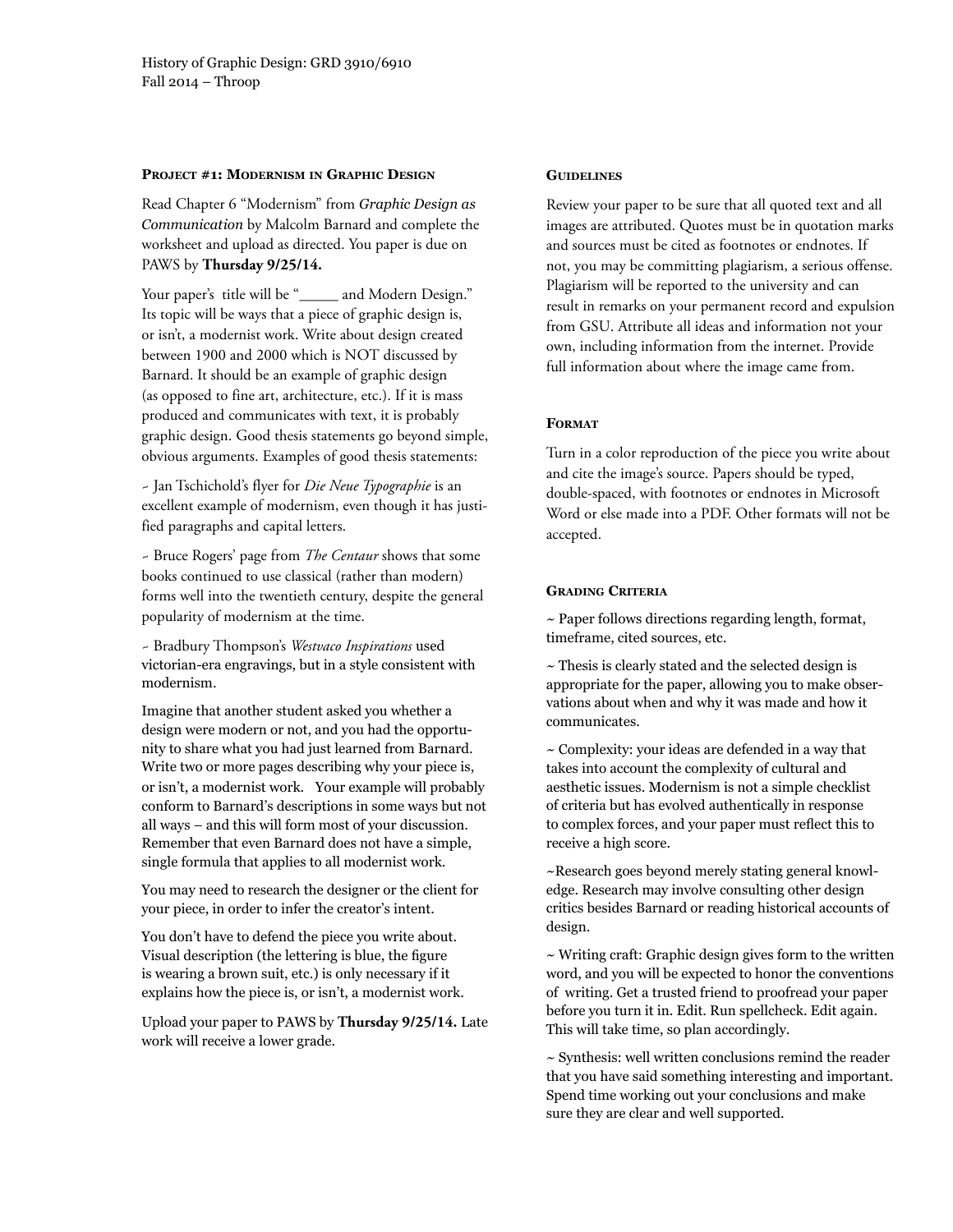| Criteria   | 4                                | 3                                | $\overline{2}$                     | 1                                 |
|------------|----------------------------------|----------------------------------|------------------------------------|-----------------------------------|
| Thesis     | Thesis is an original and        | Thesis is somewhat convincing,   | Thesis not clear, not supported,   | Thesis contradicted, unreason-    |
|            | convincing response to assign-   | or somewhat relevant to assign-  | or relates weakly to assignment.   | able, irrelevant, or not evident. |
|            | ment.                            | ment.                            |                                    |                                   |
| Complexity | Arguments show nuance and        | Arguments somewhat simple or     | Few arguments rise above           | Arguments and assertions are      |
|            | complexity of analysis.          | lack precision.                  | simple assertions, or claims are   | crude, not related to stated      |
|            |                                  |                                  | not effectively supported.         | thesis, or implausible.           |
| Research   | Writing consistently shows       | Writing shows some cultural      | Writing shows little cultural      | Writing shows lack of cultural    |
|            | clear cultural awareness and is  | awareness and evidence of        | awareness or evidence of           | awareness or disregard for        |
|            | backed up by research, textual   | research; observations occasion- | research; observations rarely      | common knowledge; no              |
|            | and/or visual; assertions are    | ally backed up by evidence.      | relate to research cited or misin- | evidence of relevant research;    |
|            | based on evidence.               |                                  | terpret source materials.          | sources not acknowledged; or      |
|            |                                  |                                  |                                    | assertions contradict research.   |
| Craft      | Text is well organized, logical, | Text could be improved by        | Lack of organization, inappro-     | Text is hard to understand or     |
|            | and succinct; uses vocabulary    | better organization, succinct-   | priate or irrelevant discussions   | uses inappropriate style. Lack of |
|            | appropriate to the assignment.   | ness, or observation of writing  | detract from thesis. Vocabulary    | attention to craft, or misuse of  |
|            |                                  | conventions. Occasional use of   | not appropriate for the assign-    | language, undermine thesis and    |
|            |                                  | appropriate vocabulary.          | ment.                              | general credibility of author.    |
| Synthesis  | Conclusions synthesize claims.   | Partial synthesis of claims.     | Claims not fully reconciled;       | Claims contradict each other.     |
|            |                                  |                                  | stated conclusion only weakly      |                                   |
|            |                                  |                                  | related to thesis                  |                                   |

# **Project #1: Modernism in Graphic Design Evaluation Rubric**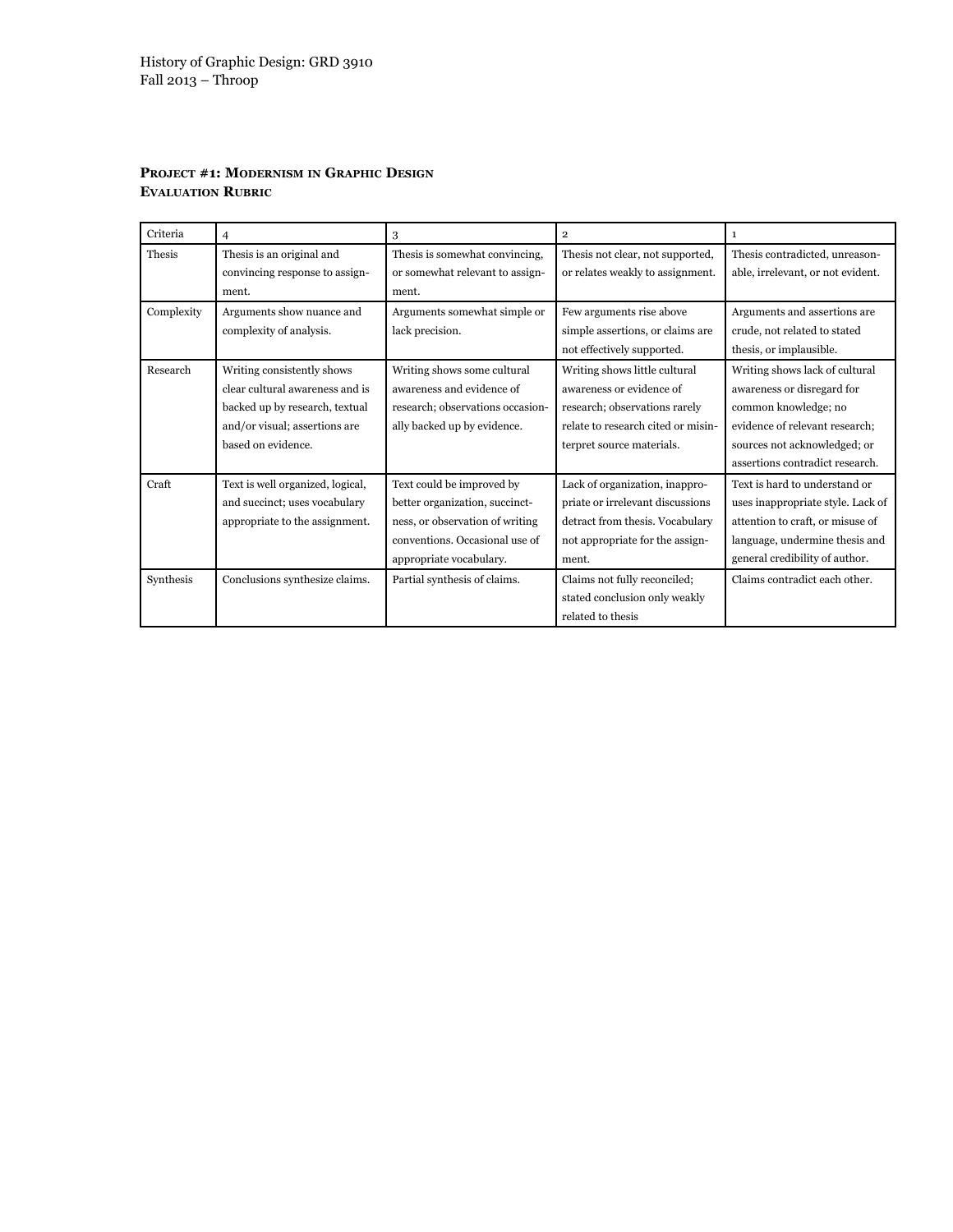

*Answer the following questions. Your score will be based on your giving thoughtful responses. Keep each answer under 300 words.* 

*Upload your answers as* mylastname\_wksht2.doc *or* mylastname\_wksht2.pdf *to PAWS by Thursday October 23.* 

1. In the first paragraph, Yavuz says that advertisers face a twofold challenge in order to be effective. Name that twofold challenge.

2. Yavuz mentions that the public sees advertising as one of the least ethical occupations. How is this relevant to her discussion of stereotypes? Does Yavuz persuade the reader that advertising is, or isn't ethical?

3. Yavuz argues that advertisements contribute to the reproduction of cultural reality and society at large. Some of the stereotypes in her examples include: *Fathers don't worry much about their children. People who ride motorcycles are intimidating.* Name a **less-than-obvious** stereotype used in an advertisement in the article (not an obvious stereotype, such as that women cook).

4. On p. 287 Yavuz says that advertising plays on existing stereotypes but also helps adapt these ideas to present conditions. Her example of the GE advertisement plays on old ideas about technology being more masculine than feminine, yet the ad seems up to date in terms of the style of the kitchen and the models in the ad. How does this ad retard changing social attitudes about men and women, while appearing modernistic? Do not merely describe the ad.

5. State Yavuz's main argument in one sentence.

6. Write three possible thesis statements that illustrate Yavuz's idea that advertisements contribute to the reproduction of cultural reality and society at large. Later, you will locate ads to see if they illustrate your thesis. Example: *People in ads only wear glasses when they are intended to appear studious, intelligent, or unattractive.*

- *a.*
- *b.*
- *c.*

Upload your worksheet by **Thursday, October 23.**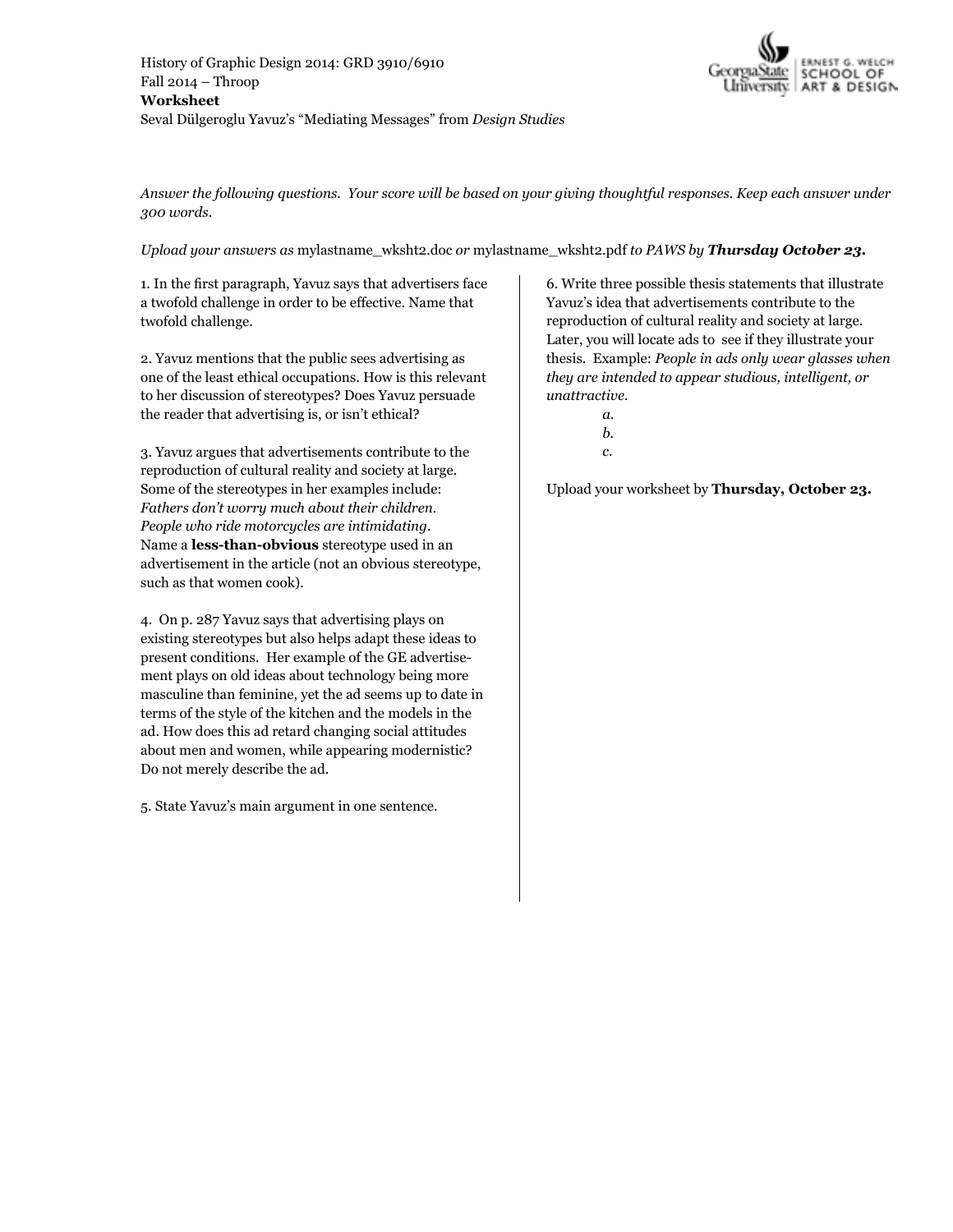History of Graphic Design 2014: GRD 3910/6910 CTW Project #2: Mediated Messages Due Tuesday, November 11, 2014

Argue that some aspect of cultural reality is reproduced by advertisements, and provide visual evidence in the form of a slideshow. Upload your completed slideshow and short paper by end of day **Tuesday, Nov 11.**

### **Reproducing Cultural Reality**

Yavuz, in "Mediating Messages," explains how advertisements contribute to the reproduction of cultural reality and society at large. Choose one particular aspect of cultural reality that you notice is reproduced by advertisements, and find three to five advertisements that serve as evidence for your observations. Create a slide show of your evidence, including captions, detail shots, or whatever is needed to convince your audience of the ads' effects. You may be asked to present your show to your classmates.

Some aspects suggested by Yavuz:

- ~ People who ride motorcycles are intimidating.
- $\sim$  Buying products helps people know who they are.

Think of your own, original, themes. Look for advertising messages that are not always true but that perpetuate stereotypes. Obvious stereotypes such as "ads for cleaning products usually show women" will not be acceptable.

Collect three to five example of ads that present your theme in subtly different ways. Ads may be from the same campaign or they may be from different times and places, but they must depend on the same cultural stereotypes. You must make sense of the complex dynamics between the visual and verbal elements of the ads and the societies in which the ads appeared. Showing ads that are merely offensive or outrageous does not fulfill this assignment.

Pay close attention to styles and symbols and how they affect the message. Typefaces, colors, body copy and headline copy should all be considered, as well as elements in both the foreground and background of each ad. Make sure each image helps viewers understand your theme.

The written component MUST explain where and when the images originally appeared. Many ads on the web are not suitable for this project because they lack context, which is very important for making your case about cultural reproduction. Some of the most exciting ads on the web are entirely fake and should not be used.

#### **Create your show**

Begin by searching magazines and thinking about stereotypes in popular culture. Grd3910.blogspot.com has links to several online collections of advertisements.

Scan advertisements or get someone to help you. Images should be no bigger than 1200 pixels in any direction. Don't use badly cropped, low-resolution images. Combine images into a single PDF using Acrobat Professional or Adobe Illustrator. Take full notes about where your images came from. "Google" is not a location!

Images from motion media (TV commercials, etc.) present considerable technical challenges and may not be appropriate for this project.

Upload your slideshow to PAWS named *mylastname\_show.pdf*  Files named differently will receive a lower grade

## **Written Conclusions**

Your written conclusion and presentation should explain how your images perpetuate a stereotype. Explain the subtle ways the ads contribute to the reproduction of cultural reality.

Your written component should not only recapitulate, but formalize the content of the visual presentation. Write **two or more pages** that clearly put forth a thesis and a defense of the thesis. The paper must provide an historical, conceptual, or theoretical context for your argument. A bibliography or proper record of both information and image sources must be added after the text. This paper must be cogent and must be written clearly and competently. The attributes of good writing in the field are exemplified by Barnard and Yavuz, and will be discussed in class.

Quotes must be in quotation marks and sources must be cited, or you may be committing plagiarism, a serious offense. Plagiarism will be reported to the university and can result in remarks on your permanent record and expulsion from GSU.

You will have an opportunity to revise your project for a better grade. Do not turn in flash drives or email this project to me. Late work will receive a significantly lower grade.